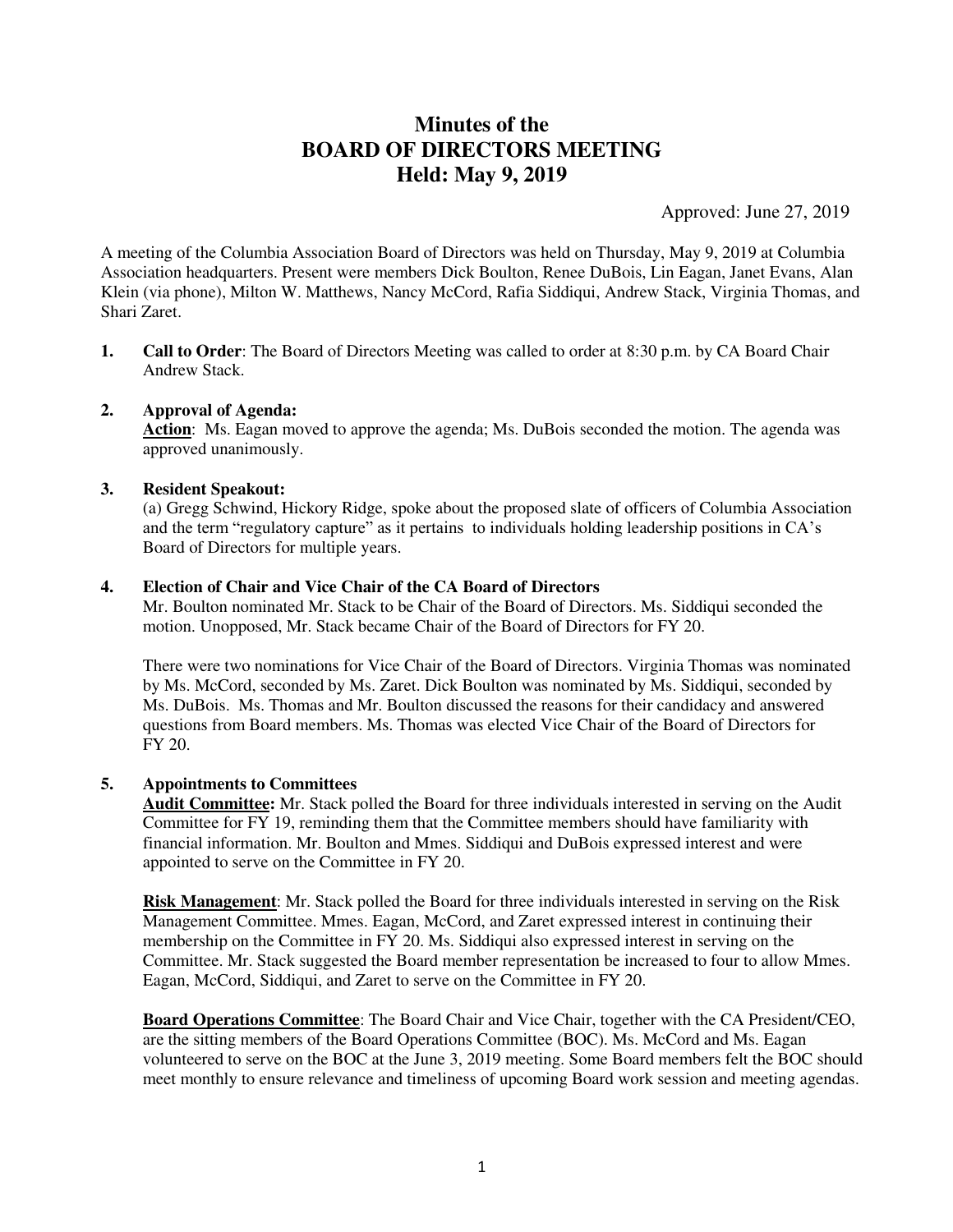A suggestion was also made to add a topic entitled "New Business" to be discussed at each work session and meeting.

Mr. Stack asked Ms. McCord to chair an ad hoc committee to address ways in which the CA Board could function more efficiently. Mmes. Eagan, Evans, and Zaret volunteered to serve on the committee; Ms. Thomas will also attend the meetings. The Ad Hoc Committee was asked to submit two suggestions for changes by May 20, for discussion by the Board at its May 23 meeting.

#### **Board Member Liaisons to Advisory Committees**

Mr. Stack asked Board members the advisory committee on which each would like to serve as Board member liaison. Following is list of advisory committees and each committee's Board member liaison:

| <b>Aquatics Advisory Committee</b>                 | Alan Klein          |
|----------------------------------------------------|---------------------|
| Climate Change & Sustainability Advisory Committee | <b>Ginny Thomas</b> |
| Columbia Art Center Advisory Committee             | <b>Janet Evans</b>  |
| Golf and Green Advisory Committee                  | Lin Eagan           |
| <b>Health and Fitness Advisory Committee</b>       | Dick Boulton        |
| <b>Information Technology Advisory Committee</b>   | <b>Andrew Stack</b> |
| International & Multicultural Advisory Committee   | Renee DuBois        |
| Millennial Advisory Committee                      | Shari Zaret         |
| Senior Advisory Committee                          | Nancy McCord        |
| Teen and Middle School Advisory Committee          | Renee DuBois        |
| Tennis Advisory Committee                          | Nancy McCord        |
| Watershed Resident Advisory Committee              | Shari Zaret         |

#### **6. Selection of CA Representatives to the Inner Arbor Trust Board of Directors**

 Mme. Eagan and Evans were confirmed as the CA representatives to the Inner Arbor Trust Board of Directors until their successors are selected by CA's Board of Directors.

## **7. Reappointments of Officers of Columbia Association**

The absence of the General Counsel on the slate of officers was noted by some Board members. Ms. Evans made a motion that the General Counsel be added to the slate of officers of Columbia Association. The motion was seconded by Ms. McCord.

It was pointed out there is no requirement in the by-laws that the General Counsel be a corporate officer, and that the position held by the General Counsel in FY 19 (Secretary) had been held by other seniorlevel staff members in past years. Ms. Evans subsequently withdrew her motion.

**Action**: Mr. Boulton moved that the Board of Directors reappoint the slate of officers as presented. Ms. Eagan seconded the motion, which passed by a vote of 9-0-1.

 For: Messrs. Boulton, Klein, and Stack; Mmes. DuBois, Eagan, McCord, Siddiqui, Thomas, and Zaret

 Against: None Abstain: Ms. Evans

### The officers are:

Milton W. Matthews President/CEO Mary Lynn Schwartz Treasurer Don Van Deusen Assistant Secretary

Susan Krabbe Vice President and Secretary

*Ms. Siddiqui left the meeting at 9:43 p.m.*